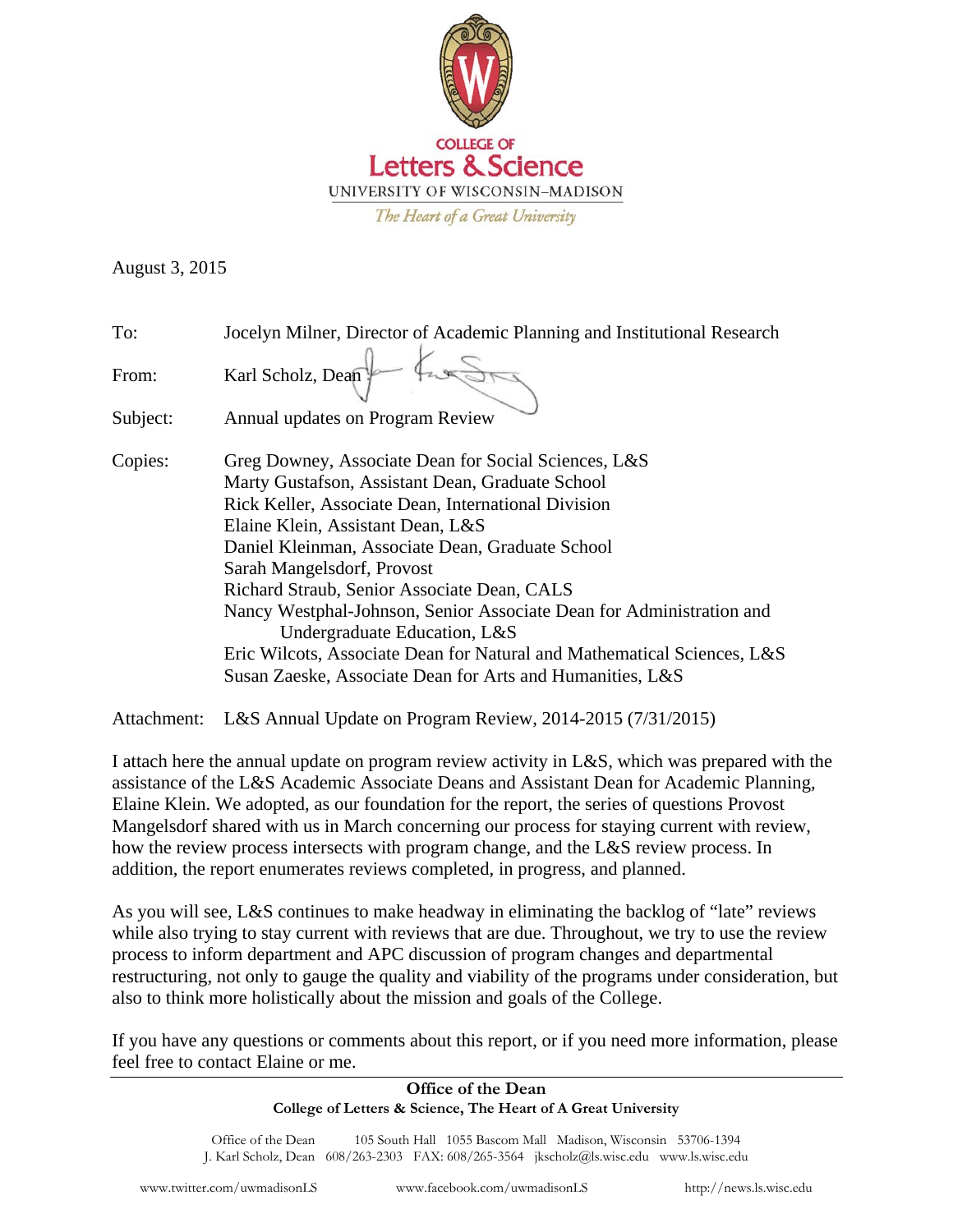# **L&S Annual Update on Program Review, 2014-2015**

*Date: 31 July 2015* 

### **A. Process for Staying on Schedule With Program Reviews**

In L&S, the Regent-mandated ten-year review period is the starting point for decisions about which programs will have reviews convened each academic year. The Assistant Dean for Academic Planning discusses reviews in the queue with the Dean and Associate Deans, who suggest adjustments to the ten-year review schedule based on strategic needs or priorities that justify accelerating or delaying reviews. For example, it may be appropriate to:

- Delay review, or to extend the deadline for completion, for programs that have experienced unexpected changes in leadership.
- Conduct an early review for programs with rapidly changing faculty profiles.
- Delay review for "non-accredited" programs associated with accredited programs, if questions about accreditation need to be resolved.
- Pace reviews to maintain a reasonable review workload for the limited number of GFEC members available to serve on committees.

To stay on track, L&S aims to complete at least thirteen program reviews per year, which usually requires having more than about twenty reviews under way.

### **B. Program Review and Proposals to Add New or Substantially Alter Existing Programs**

The Dean, Associate Deans, Assistant Dean for Academic Planning, and the L&S Academic Planning Council are mindful of the UAPC expectation that program reviews are current prior to submitting requests to create new or substantially change existing programs. In several recent cases, this emphasis has helped the college encourage timely completion of reviews; in other cases, proposed changes are submitted with an expectation that reviews will be completed with a particular deadline offered. In general:

- Programs that are overdue for review, which are housed in units seeking to expand programming, must undertake and be well on the way to completing review prior to APC consideration of requests to approve new programs. In these cases, careful review of current programs is intended to help unit and college understand the unit's capacity for expansion.
- Units that are restructuring must carefully review and consider the future of their academic programs as the units plan for the future. L&S works with the programs, APIR, and the Graduate School to articulate how the work of restructuring aligns with and may be used to satisfy requirements for review.
- Programs with similar academic program structures, related missions, or common purpose often face common challenges. L&S convenes strategic reviews to facilitate discussion about opportunities to collaborate.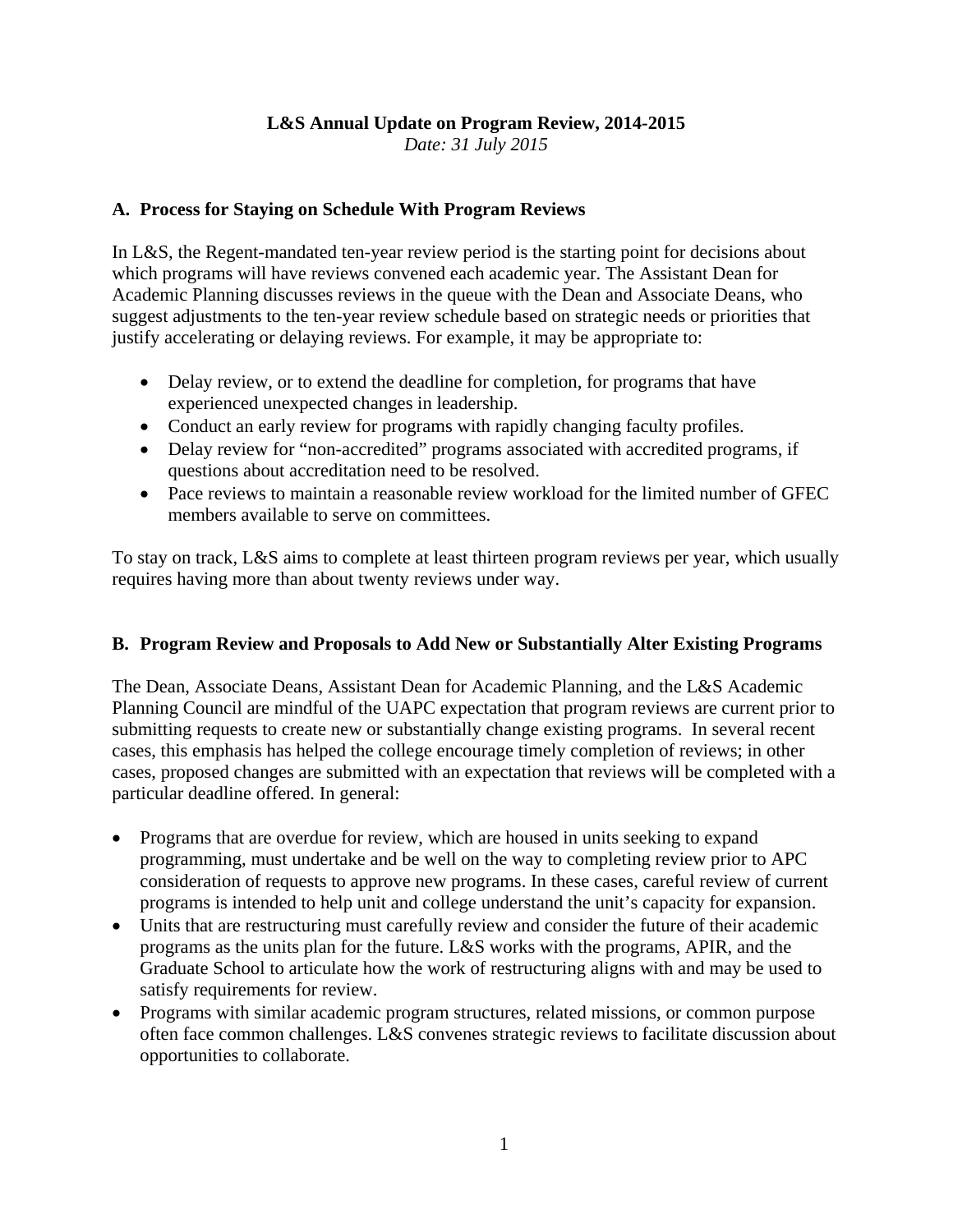## **C. Overview of L&S Program Review Process**

- 1. Academic Planning and Institutional Research (APIR) notifies L&S which programs are due for review (per Regent and University Policy).
- 2. L&S Assistant Dean for Academic Planning works with Divisional Associate Deans and Dean to determine which reviews will be convened in the coming academic year.
	- a. If graduate programs are due for review, the Graduate School Assistant Dean for Academic Planning and Assessment is also consulted.
	- b. If programs are engaged in restructuring, strategic planning, or other new initiatives, focused questions are developed and added to the list of general questions/topics addressed in review.
	- c. A deadline for completion of the self-study is established, usually within 4 months of the charge date.
- 3. The Dean charges the program, via formal memo to the chair/director, to undertake review. The charge memo includes the guidelines for program review and provides links to background information and available data on the program (including an online "Box" used to share documents with the program and review committee).
- 4. The program faculty conducts a self-study, and submits to the dean a summary document; if required, that document includes responses to any focused questions asked. Programs are particularly encouraged to discuss program learning outcomes, evidence of student learning, and the impact these activities have on program quality.
- 5. The Associate Dean, Dean, and (if necessary) Graduate School appoint a faculty committee charged to review the summary document, review any relevant data, conduct meetings with faculty and students to validate the information provided, and produce a summary report with recommendations.
- 6. The program is given an opportunity to review the summary report and correct any errors of fact.
- 7. The L&S APC considers the summary document, report, and corrections. The council advises the dean concerning its:
	- a. Advice to the program;
	- b. Support for, rejection of, or addition to recommendations made by the review committee; and
	- c. Requirements for follow-up reports or actions.

The APC also takes formal action to accept the review as complete (or not).

8. The dean sends a memorandum to the program summarizing the APC's counsel and the Dean's perspective. Copies are circulated to the Provost and the Graduate School, which conducts a separate review of graduate programs.

L&S documents related to program review are publicly available and posted in the L&S Administrative Gateway:

- Academic Program Review An Overview https://kb.wisc.edu/ls/page.php?id=24811
- L&S Guidelines for Program Review https://kb.wisc.edu/ls/page.php?id=24812
- L&S Policy on Review of Certificate Programs https://kb.wisc.edu/ls/page.php?id=24813
- L&S Academic Program Review Frequently Asked Questions https://kb.wisc.edu/ls/page.php?id=24814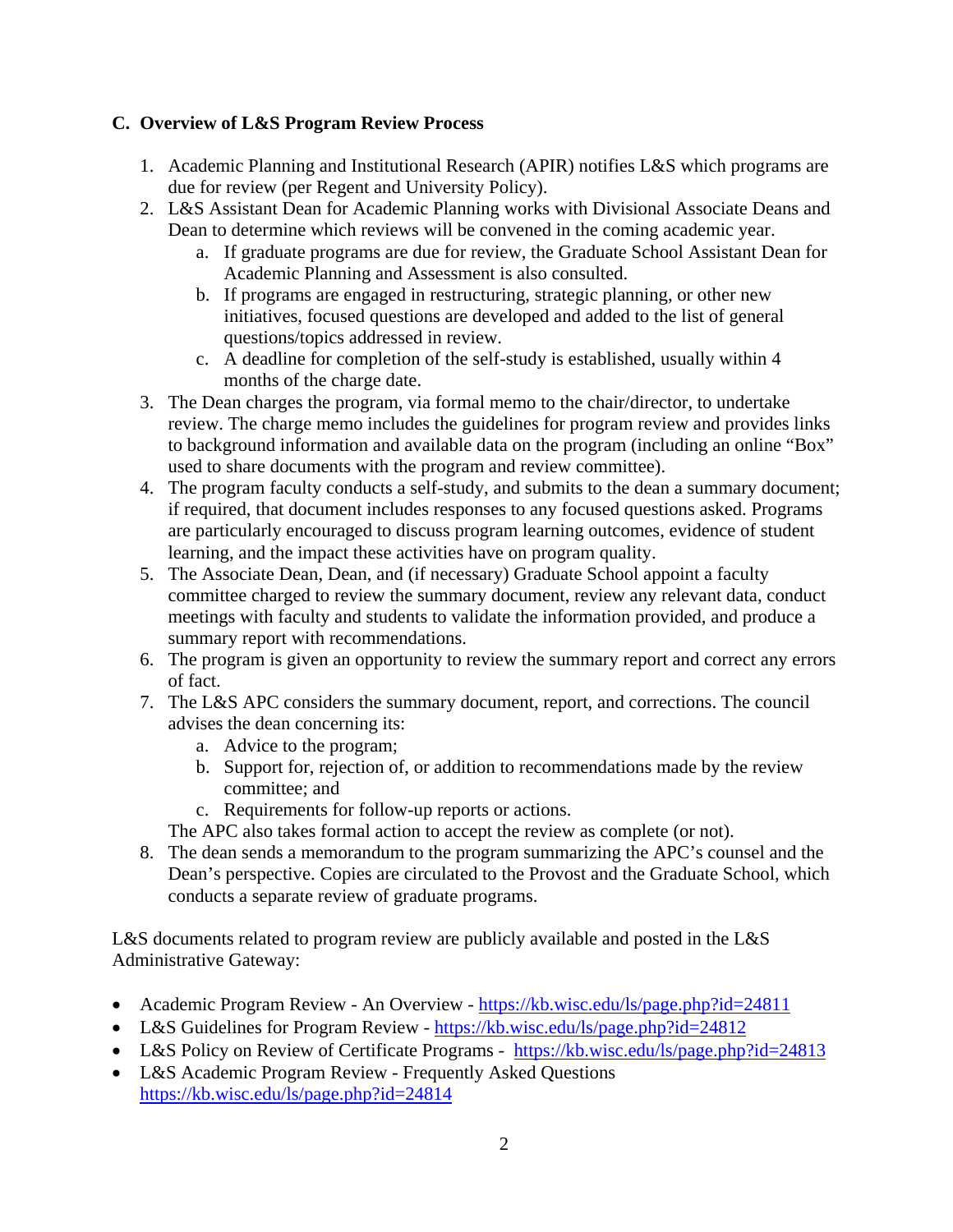• L&S Academic Program Review – Resources - https://kb.wisc.edu/ls/page.php?id=24892

These pages include links to a number of resources made available by Academic Planning and Institutional Research and the Graduate School. They also link to L&S and Provost materials discussing on the assessment of student learning, which is a key element in the Program Review process: https://kb.wisc.edu/ls/search.php?q=assessment.

## **D. L&S Program Reviews Completed in 2014-2015**

L&S completed several reviews in 2014-2015. (In this section and the next, programs identified as "past due" for review in Provost DeLuca's January 2014 memo appear in italics; we aspire to complete all remaining reviews in the coming year.)

- Programs in the Department of Afro-American Studies (020)
	- BA/BS Afro-American Studies
	- Undergraduate Certificate in Afro-American Studies (CRT 107)
	- MA- Afro-American Studies
	- Ph.D. Afro-American Studies
- BS-Applied Math, Engineering and Physics (072)
- Programs in the Department of Art History (090)
	- BA/BS Art History
	- Undergraduate Certificate in Material Cultures (CRT 432)
	- MA-Art History
	- Graduate Certificate in Material Cultures (CRT 432)
	- Ph.D. Art History (including Option: Architectural History)
- Programs in the Department of Atmospheric and Oceanic Sciences (675)
	- *BA/BS Atmospheric and Oceanic Sciences*
	- *MS- Atmospheric and Oceanic Sciences*
	- *Ph.D. Atmospheric and Oceanic Sciences*
- Undergraduate Certificate in Chican@ and Latin@ Studies (CRT 205)
- Programs in the Department of French and Italian (445, 452 and 580)
	- BA/BS French
	- MA-French
	- Master of Professional French Studies
	- Ph.D. French
	- BA/BS Italian
	- MA-Italian
	- Ph.D. Italian
- Programs in the Department of History (499)
	- *BA/BS History*
	- *MA- History*
	- *Ph.D. History*
- Programs in the Department of History of Science (517)
	- *BA/BS History of Science, Medicine and Technology*
	- *MA- History of Science, Medicine and Technology*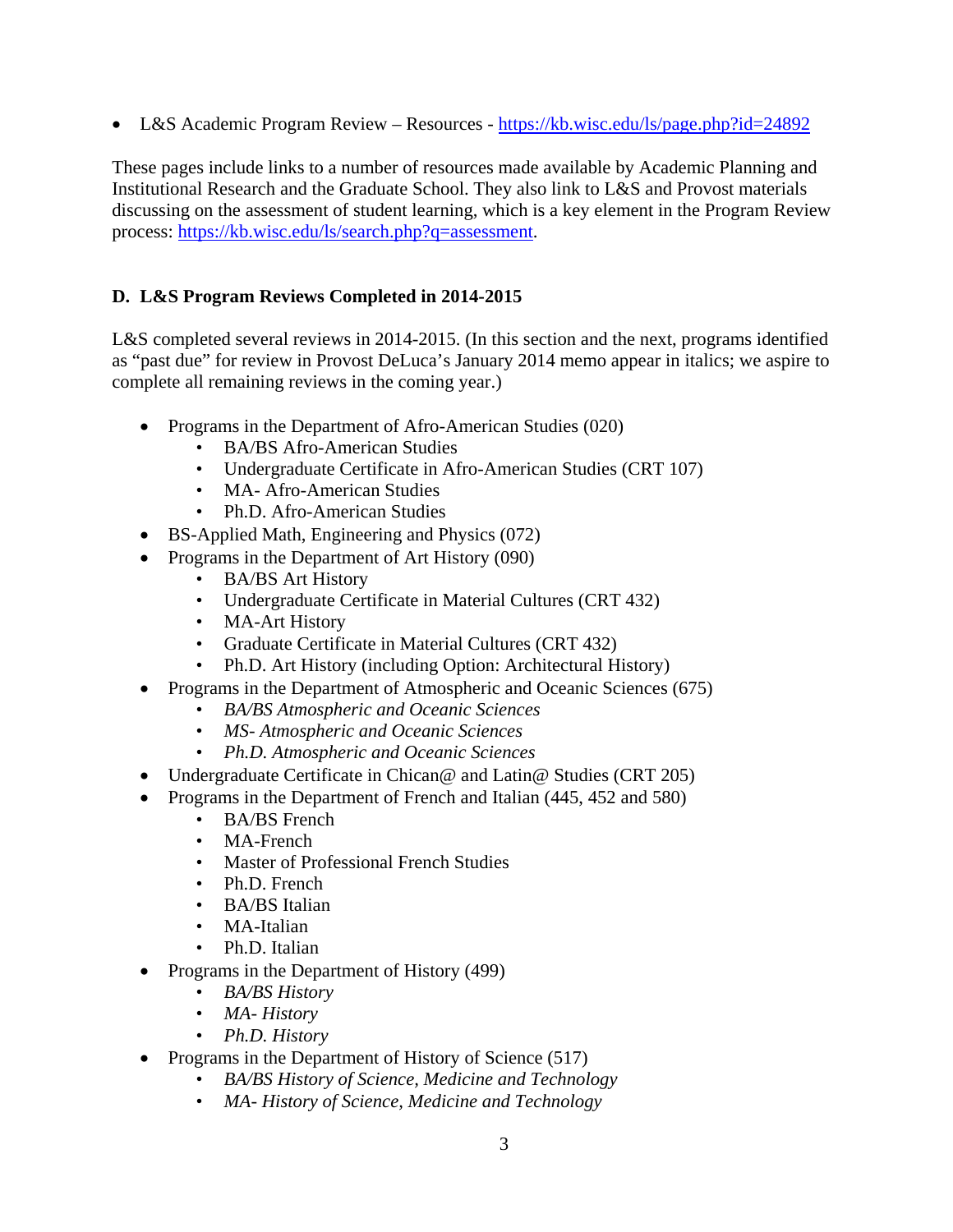- *Ph.D. History of Science, Medicine and Technology*
- *BA/BS History and History of Science, Medicine and Technology (504)*
- Undergraduate Certificate in Integrated Studies in Science, Engineering, and Society (CRT 384)
- Undergraduate Certificate in Mathematics (CRT 634)
- Programs in the Department of Philosophy (765)
	- BA/BS Philosophy
	- MA- Philosophy
	- Ph.D. Philosophy
- Graduate Programs in the Department of Psychology (832)
	- *MA-Psychology*
	- *Ph.D. Psychology*

Accreditation reviews completed in 2014-2015:

- Communication Sciences and Disorders (216) (MS-Speech Language Pathology, Au.D.)
- MA-Library and Information Studies (612)

## **E. L&S Program Reviews In-Progress (Carried Over to 2015-2016)**

- Programs in the Department of Astronomy (Self study in progress)
- Graduate programs in the Department of *Botany* (Self study in progress)
- Programs in the Department of Chemistry (Review committee report in progress; APC discussion scheduled Fall 2015)
- Programs in the Department of East Asian Languages and Literature (Committee is being convened to discuss review and departmental restructuring in context of the "Future of Asian Studies" task force report; APC discussion expected Fall 2015)
- Programs in the Department of Gender and Women's Studies (Review committee is being convened)
- Programs in the Department of German (Review committee report in progress; APC discussion scheduled Fall 2015)
- Selected programs in the School of *Journalism* (Review committee to be convened)
- Doctoral program in the School of Library and Information Studies (Review committee report in progress; APC discussion scheduled Fall 2015)
- Undergraduate major in Molecular Biology (Review committee report in progress)
- Programs in the School of Music (Review committee is being convened)
- Undergrad Certificate in Religious Studies (Self study revision in progress)
- Programs in the Department of Scandinavian Studies (Review committee report in progress; APC discussion scheduled Fall 2015)
- Programs in the Department of *Slavic* Languages and Literature (Review committee report in progress; APC discussion scheduled Fall 2015)
- Non-accredited programs in the School of Social Work (Self study in progress)
- Graduate programs in the Department of *Zoology* (Self study in progress)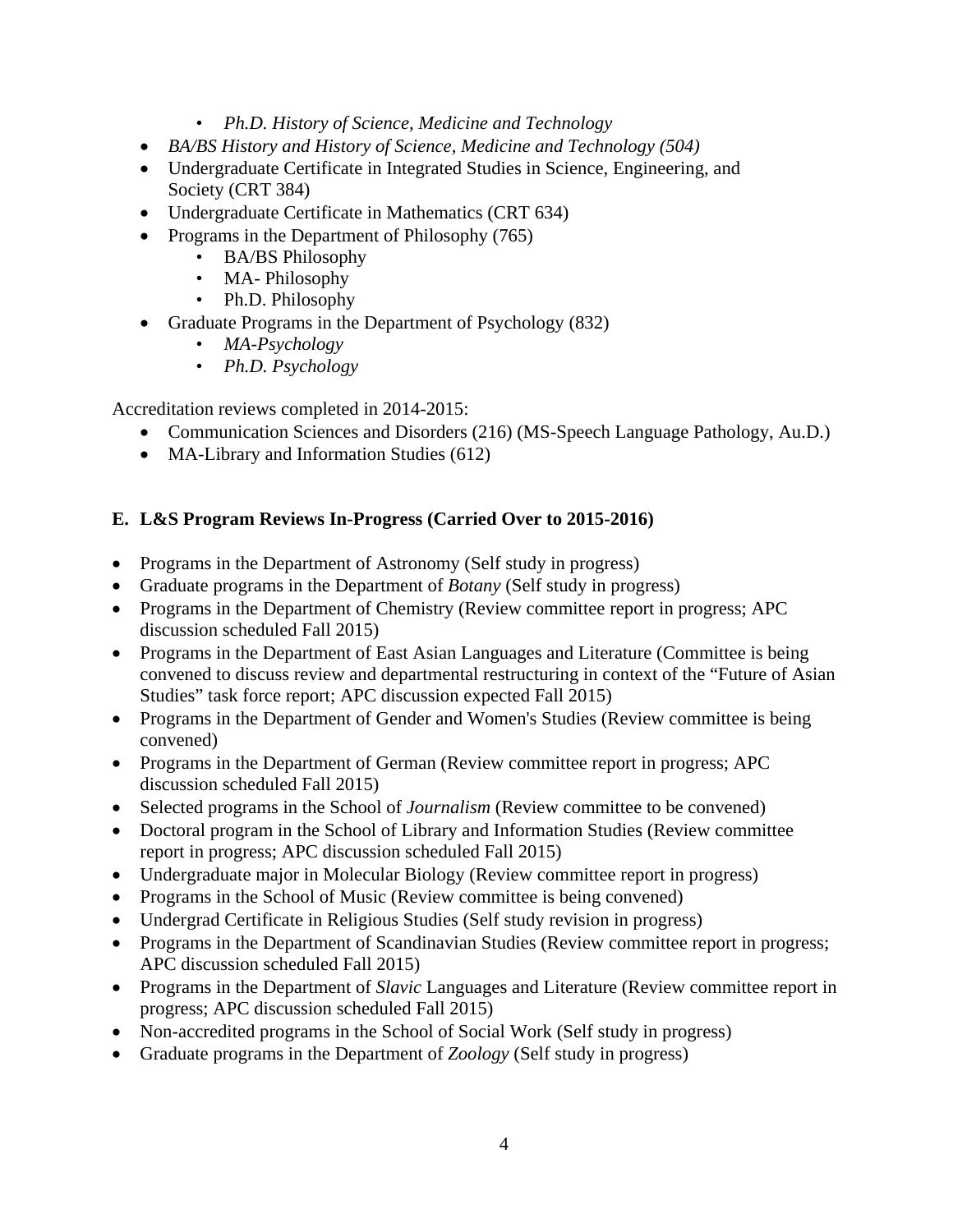L&S shares responsibility with CALS for reviewing the doctoral programs in Development, *Sociology*, and Urban and Regional Planning. L&S Associate Dean Greg Downey is working with CALS Associate Dean Richard Straub on these reviews. CALS is taking the lead on the review of the doctoral program in Development; L&S is taking the lead on the other programs. Discussion of these programs will be scheduled for jointly convened CALS / L&S APC meetings. Program reviews for Development and Sociology will be completed in Fall 2015. The review of the doctoral program in Urban and Regional Planning will begin upon conclusion of the accreditation review of the MS-Urban and Regional Planning (self-study in progress; visit scheduled for February 2016).

## **F. L&S Program Reviews to be Initiated in 2015-2016**

Given the number and complexity of reviews in progress, as well as the possibility of program restructuring due to very large budget reductions in many L&S departments, several reviews initiated in 2015-2016 focus on strategic review or on changes deriving from program restructuring.

- Programs in African Languages and Literature (related to department strategic planning)
- Programs in Classics and Ancient Near Eastern Studies (related to program restructuring)
- Programs in Comparative Literature and Folklore Studies (related to program restructuring)
- Programs in Computer Sciences
- BA/BS Environmental Science (Joint review due 2016-2017)
- BA/BS Environmental Studies (Joint review due 2016-2017)
- Doctoral Program in Interdisciplinary Theatre Studies (related to program restructuring)
- Programs in Mathematics (Review due 2016-2017)

### **G. L&S Programs Housed in Division of International Studies**

Several L&S programs housed in Title VI centers and programs affiliated with the Division of International Studies were scheduled for review in 2014-2015. The reorganization of the Division led to extensive conversation between L&S and DIS to articulate more clearly the academic relationship between these two units. An "Academic Partnership Agreement" between L&S, DIS, and the Graduate School has been developed to describe the roles and responsibilities each of these units have in relation to these programs, with L&S and the Graduate School servings as the academic home and the DIS' Institute for Regional and International Studies (IRIS) committee providing "department level" curricular oversight for all academic programs supported by DIS sub-units. The flow of curricular and academic requests will proceed from these programs to IRIS, and from IRIS to L&S and the Graduate School. Similarly, the Deans of L&S and the Graduate School will charge IRIS to conduct program reviews, which will be reported to the L&S APC and Graduate Faculty Executive Committee.

- o Asian Studies (BA/BS)
- o Certificate in East Asian Studies (U)
- o MA and Certificate in Southeast Asian Studies